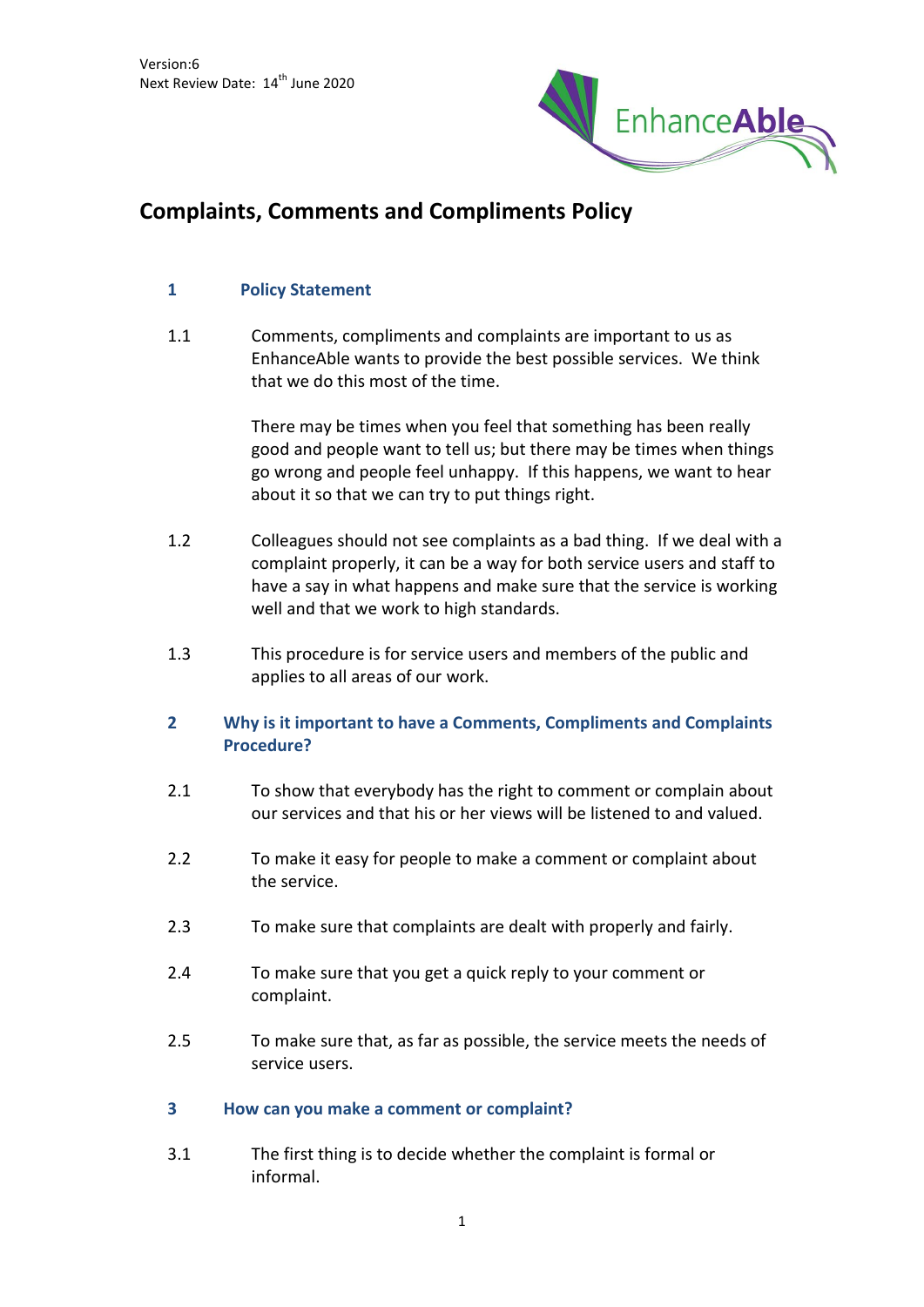- 3.2 Usually, talking to the person involved, or the Manager of the service, can easily sort out a comment or complaint. This is called dealing with a complaint **informally**.
- 3.3 If your complaint cannot be sorted out in this way, informally, and the person is still unhappy then they may wish to make a **formal** complaint.
- 3.4 We keep records of all complaints; this to make sure that EnhanceAble can keep an eye on them and check that they are being dealt with properly.

# **4 First Stage**

- 4.1 If people feel unhappy after making an informal complaint, they can decide to make your complaint **formal**.
- 4.2 They can do this in a number of ways:
	- They can fill in a Formal Comments and Complaints form ("Complaints Form"), which is attached or
	- They can make your make an audio complaint using any device.
	- They can ask someone to write their complaint down for them
	- They can Write a letter
- 4.3 Service users can ask the Manager of the service to fill in the form for them. Someone from the Advocacy Service, the Citizen's Advice Bureau, a friend, a member of your family or your Care Manager may also help a served user to make a complaint.
- 4.4 If the complaint is about a Manager, the complaint should be sent or given to the CEO.
- 4.5 If the complaint is about the CEO it should be sent to the Chair of Enhanceable.
- 4.6 EnhanceAble staff should not speak on behalf of service users when they make a complaint, as there could be a conflict of interest. However, staff can help to find someone who could act as an advocate for service users.
- 4.7 A copy of the complaint should be given Manager of the service.
- 4.8 Complaints will be acknowledged within 3 working days.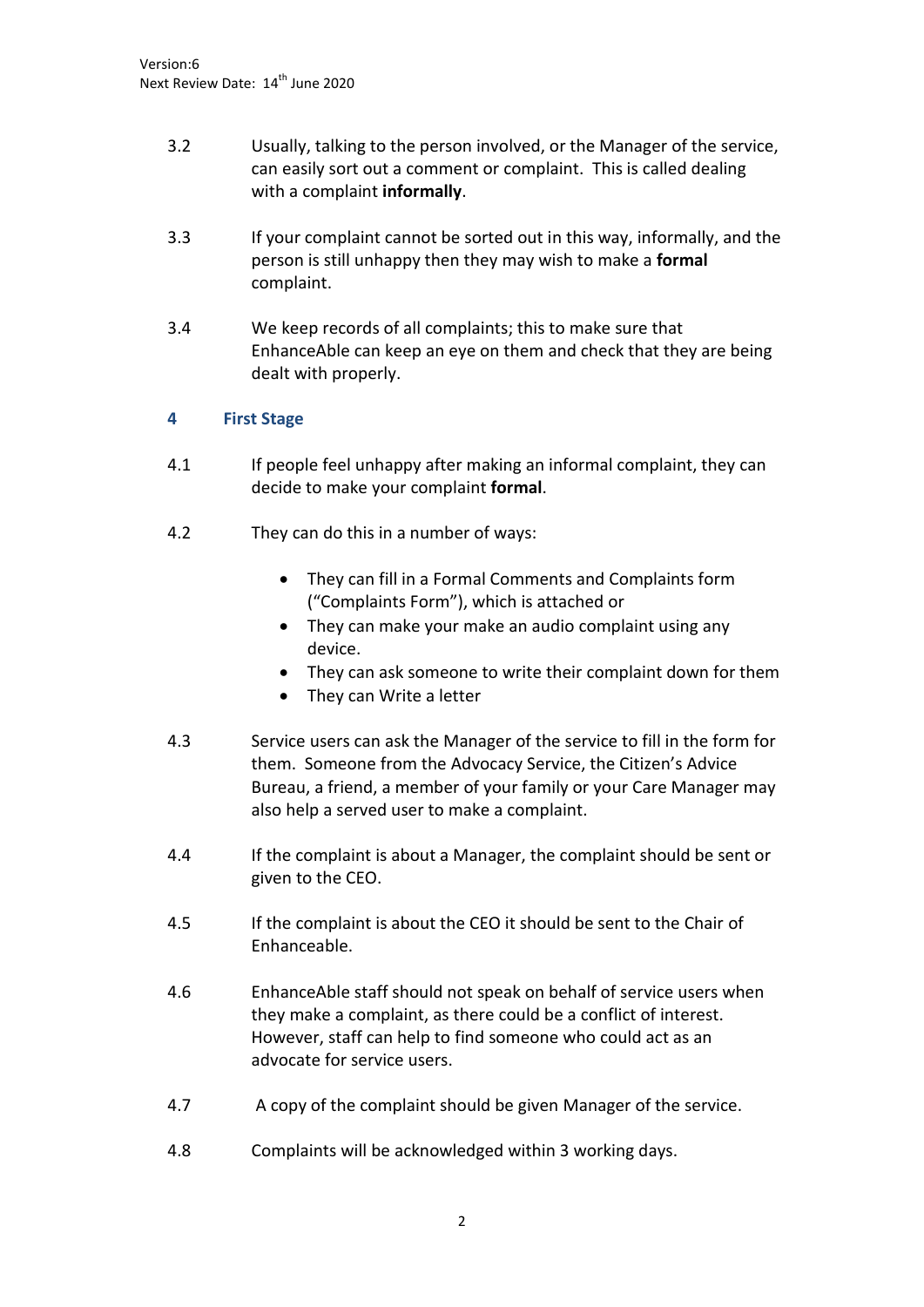- 4.9 The Manager will send a copy of the complaint to the Chief Executive Officer (CEO).
- 4.10 EnhanceAble will keep details of complaints on a special form (a Comments and Complaints Monitoring Form) to make sure that we have details of complaints and to see how it was dealt with at each stage.
- 4.11 The Manager will meet the person within 10 working days of receiving the complaint. If this is not possible, he or she will explain why and arrange a suitable date with the person.
- 4.12 The Manager will try to sort out the issue as soon as possible. Sometimes a Manager from another part of Enhanceable may be asked to look at the complaint.

Once the complaint has been looked into, the Manager will meet with the person again to let them know how the matter has been dealt with. This should take place after another 10 working days.

Where this is not possible the manger will contact the person and explain why this is the case.

4.13 For reasons of confidentiality we may not be able to tell the person making the complaint how we have dealt with a member of staff or another service user.

# **5 Second Stage**

- 5.1 Where people remain unhappy because they feel that their issue is still not sorted out. They are able to escalate their complaint to the CEO.
- 5.2 The CEO will write to the person to say that they have the complaint within 3 working days.
- 5.3 The CEO will meet with the person within 15 working days of receiving the complaint. If this is not possible for any reason (one or other of you could be on holiday), the CEO will set another date with the person making the complaint.
- 5.4 The CEO will try to sort out the issue as soon as possible. A manager from another service may be asked to look into the complaint unless this has already happened (see 4.14 above).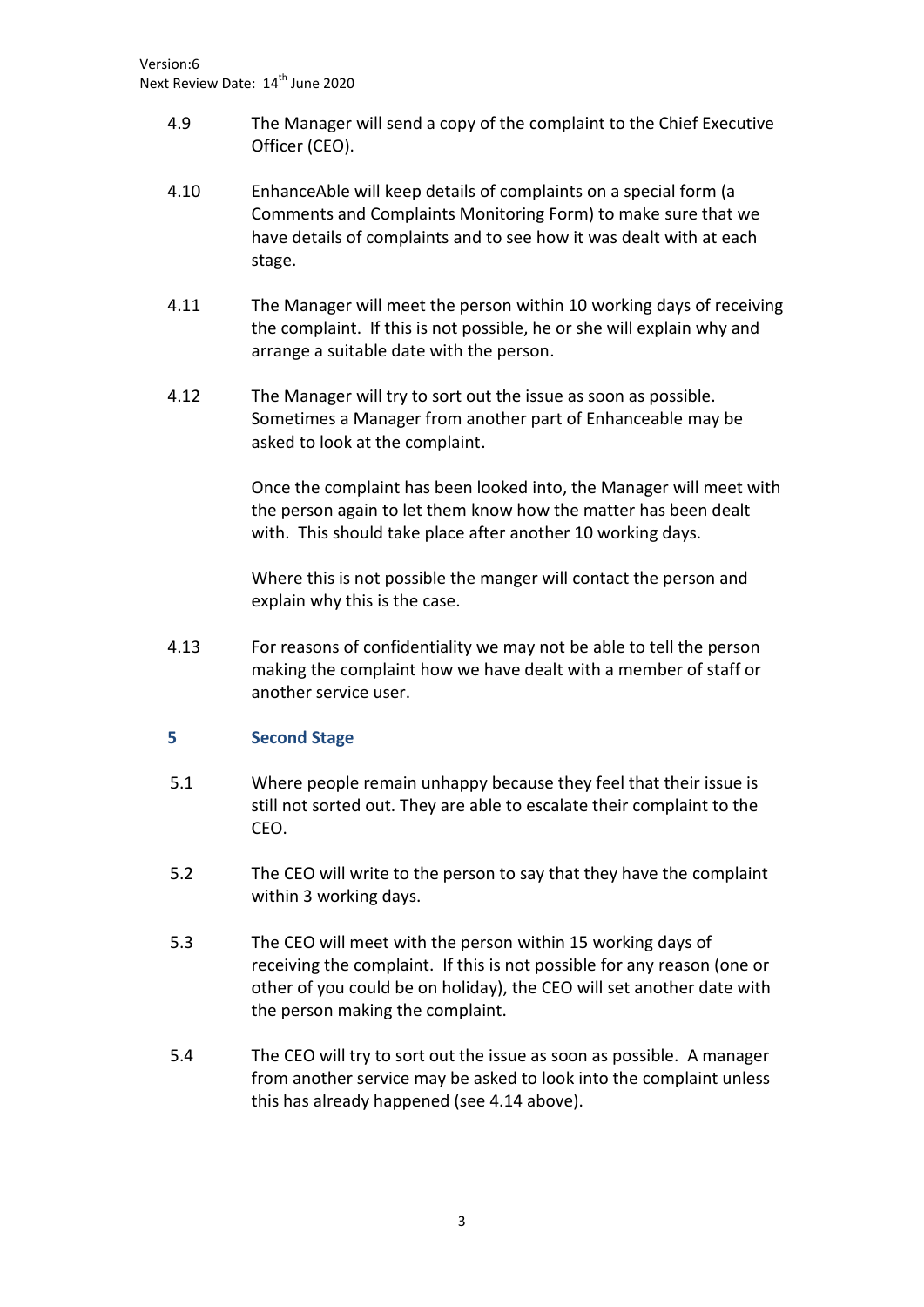5.5 The CEO will arrange to meet with the person making the complaint within another 15 days to let them know how the issue has been dealt with.

> We may not be able to tell the person making the complaint how we have dealt with a member of staff or a service user as this could break confidentiality.

### **6 Third Stage**

- 6.1 Where the person making the complaint remains unhappy they can escalate their complaint to stage three of this procedure. Stage 3 complaints will be managed by the chair of the Trustees.
- 6.2 A panel of 2 Enhanceable trustees will then hear the complaint within 20 working days of the Chair receiving the complaint. If it is not possible to have the panel meeting within 20 working days, a later date will be arranged with the person.
- 6.3 The person making the compliant will be welcome to come to the meeting. They can bring an advocate, if you wish.
- 6.4 The panel will make a decision based on what they hear from everyone.
- 6.5 The Chair will let everyone know the decision made at the meeting within 10 working days.

# **7 Additional Information**

- 7.1 The relevant Manager will always try to deal with comments or complaints, but there may be times when this is not possible. There may be times when your complaint goes straight to the CEO.
- 7.2 In the absence of the Chief Executive, the Chair (or in his or absence, the Vice-Chair) will deal with the complaint.
- 7.3 Users of Space and EnhanceAble Living can also contact the Care Quality Commission if they do not feel happy with the result of a complaint.
- 7.4 Users of The Croft can also contact Ofsted if they do not feel happy with the result of a complaint.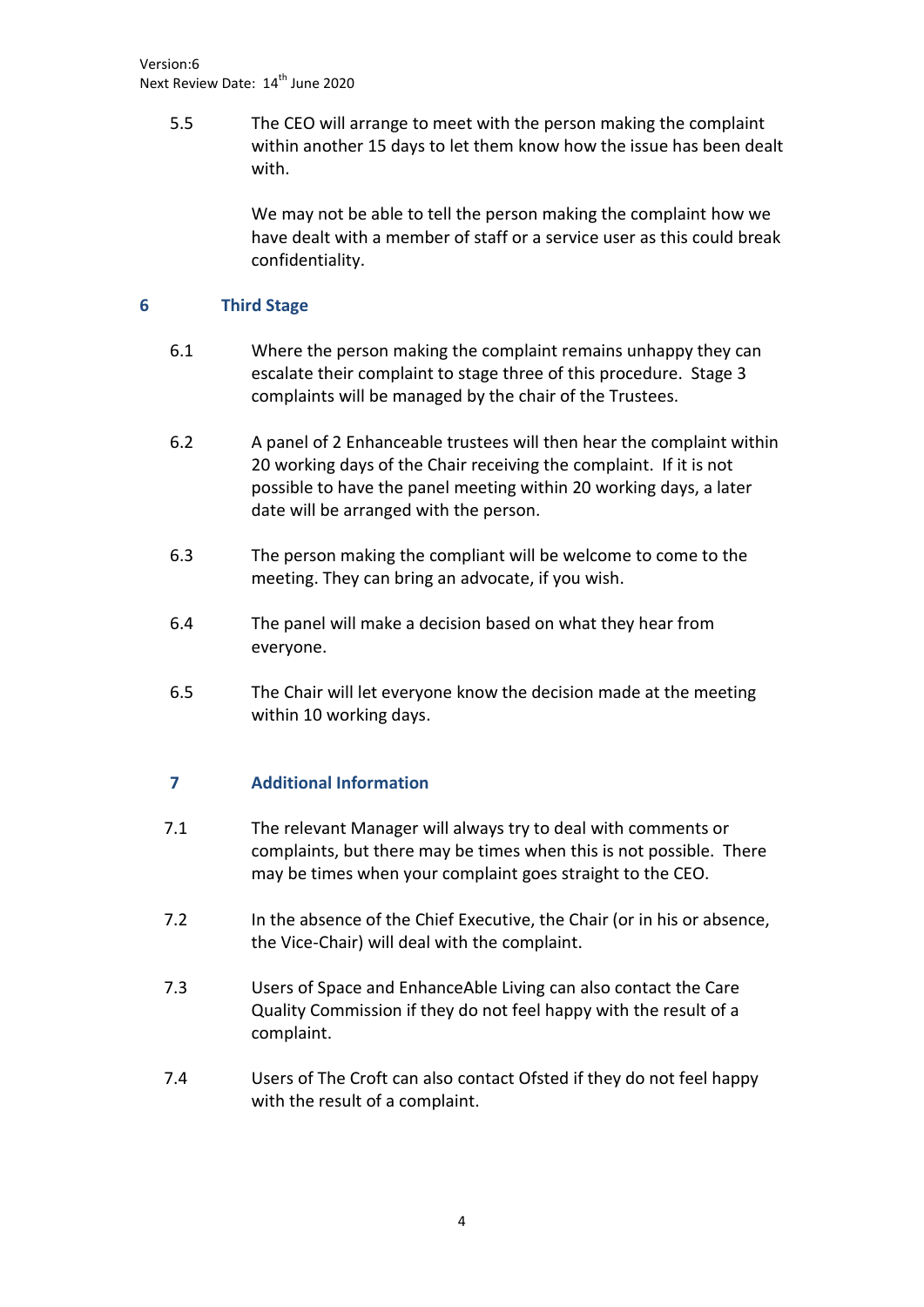7.5 If your comment or complaint is very serious, this procedure may be put on hold whilst a more suitable procedure, such as the grievance or disciplinary procedure or even contacting the Police, is followed.

# **8. Governance & Review**

This procedure will be reviewed every two years by the CEO. EnhanceAble's trustees will be made aware of any changes to this policy.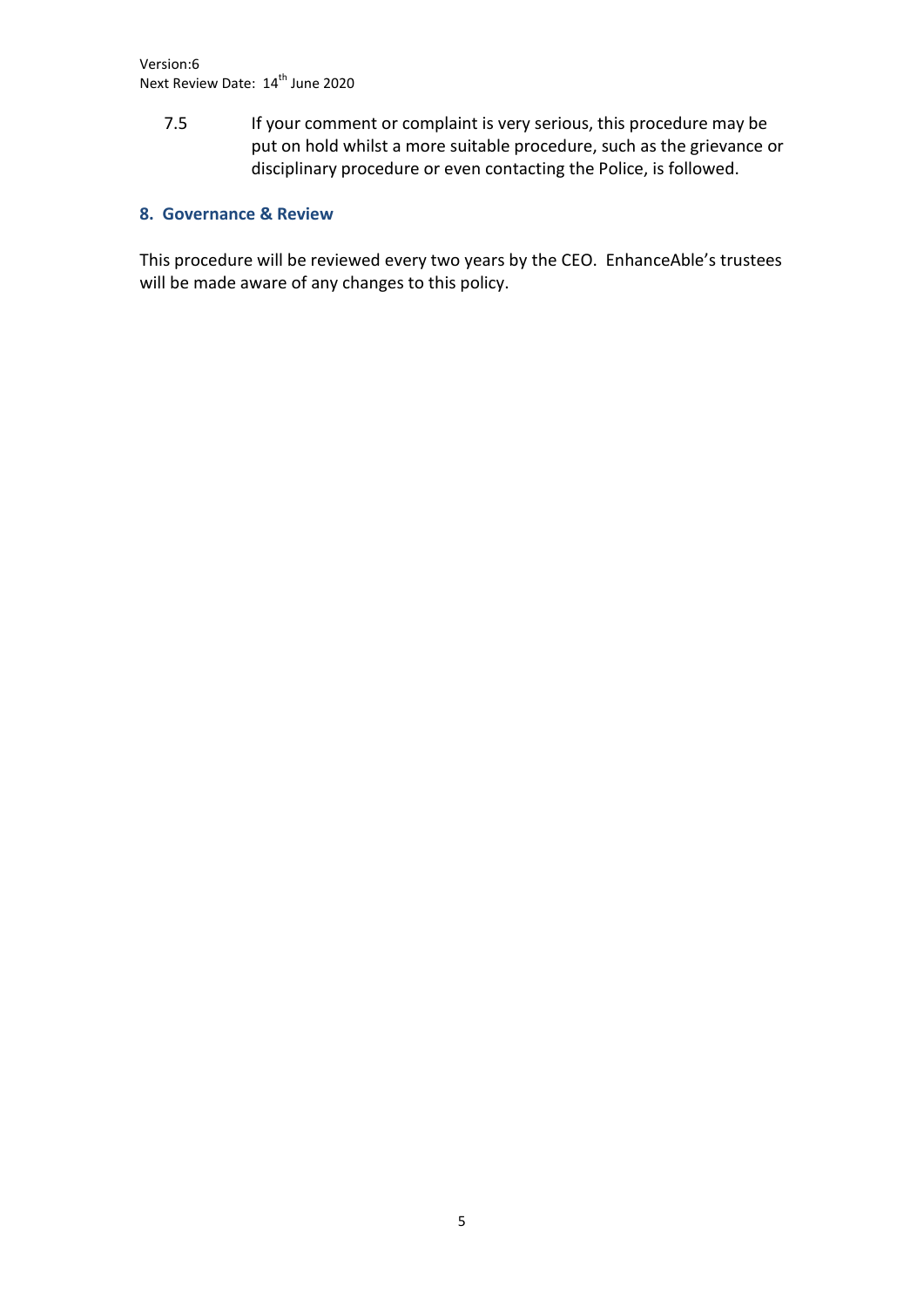

### **Formal Comments and Complaints Form**

If you have already passed on your comment or complaint to a member of staff and you are still not happy, you may use this form to make a formal comment or complaint.

Please give the form to the Unit Manager or, in their absence, the Chief Executive Officer. A copy will be forwarded to the Chief Executive Officer in all cases. The Chair of the Board of Trustees will be informed of all formal complaints.

Your name

Your address

Daytime phone number Evening phone number

What is your comment or complaint? *(please continue on the back of this form if necessary).*